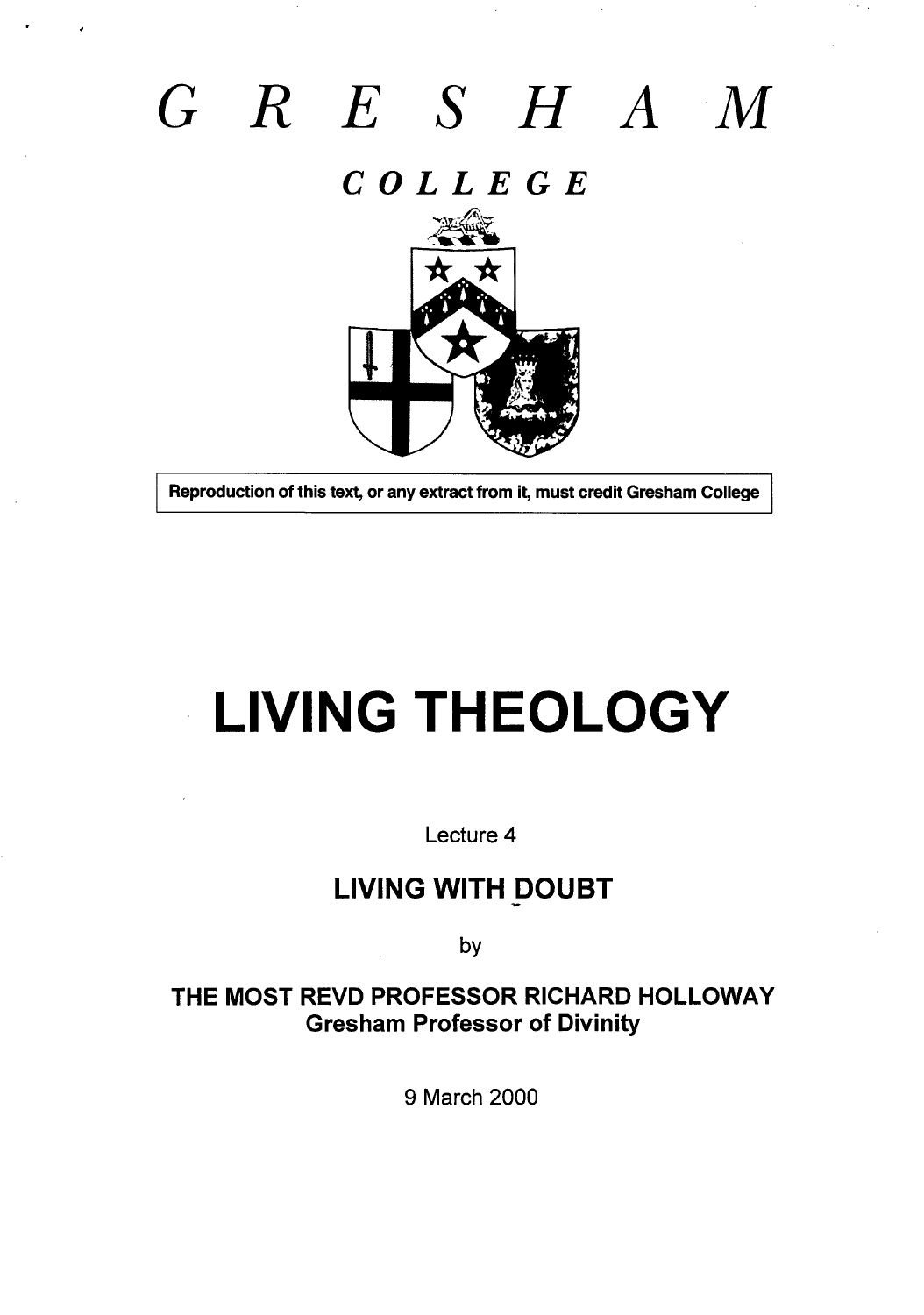#### *GRESHAM COLLEGE*

.

#### Policy & Objectives

An independently funded educational institution, Gresham College exists

- $\bullet$  to continue the free public lectures which have been given for 400 years, and to reinterpret the 'new learning' of Sir Thomas Gresham's day in contemporary terms;
- **to** engage in study, teaching and research, particularly in those disciplines represented by the Gresham Professors;
- $\bullet$ to foster academic consideration of contemporary problems;
- to challenge those who live or work in the City of London to engage in intellectual debate on those subjects in which the City has a proper concern; and to provide a window on the City for learned societies, both national and international.



Gresham College, Barnard's Inn Hall, Holborn, London EC1N 2HH<br>Tel: 020 7831 0575 Fax: 020 7831 5208 Fax: 020 7831 5208 e-mail: enquiries@gresham.ac.uk Web site: www.gresham.ac.uk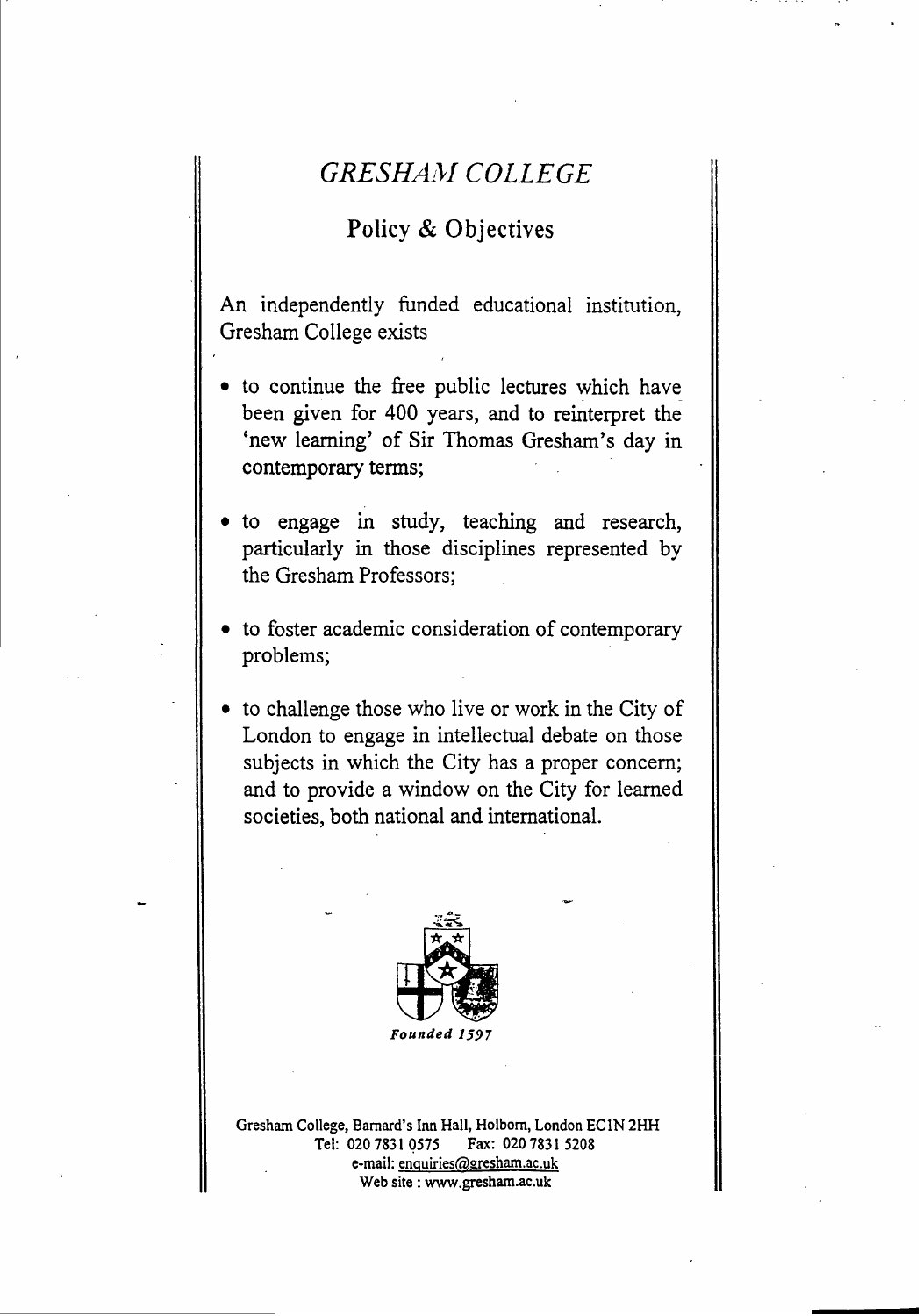#### **Gresham Spring 2000** Iv **'Living with Doubt'**

is the set of  $\mathcal{L}$ 

One year at midnight mass on Christmas eve I began my sermon by reporting that an ancient manuscript had recently been discovered, dated by scholars to about 70AD. I pointed out that, while they disagreed about its authenticity, all agreed that it was a remarkable and interesting document. It appeared to be an autobiographical meditation, written as an old man, by Jonathan the son of Simon, innkeeper at Bethlehem at the beginning of the first century, An American scholar, Professor Capote, I went on, had made a translation of the document and, instead of a sermon, I intended to read his version of the document. It started like this: '1, Jonathan son of Simon, of Bethlehem in Judaea, wish to set down my memory of events that are now being spoken of and written about, most recently in a strange text called, The Good News according to Luke, which has recently come to my attention'. The sermon I preached that night was published in a newspaper a few days later, and I was soon getting letters from people, asking how they could acquire copies of this ancient document. There was, of course, no ancient document. I was following an old religious tradition, by making up a story in order to put over a message. I had even planted a clue about what I was doing in the text of my sermon. I gave the name Capote to the scholar who had translated the document, because Truman Capote, author of Breakfast at Tiffany's, had pioneered modern versions of this ancient technique in his book, *In Cold Blood*, about a multiple murder in a Kansan farmhouse. That book was neither fiction nor pure documentary, so the critics dubbed it faction, Capote used the form of fictional narrative, including imaginative reconstructions of lengthy, unrecorded conversations, to get inside the complexity of a hideous event. In a modest way, my Christmas sermon had been a similar exercise.

The Hebrew word for this technique is *midrash*, from a verb meaning to search out, to seek, to enquire. All religious traditions develop a literature of imaginative responses to their sacred canon. C. S. Lewis' Screwtape Letters is a good example. This book, one of the most famous Lewis wrote, purports to be letters from a junior demon to his supervisor, about his work of tempting a hapless human. A person who was unaware of such literary conventions might believe that the letters were authentic; and it is possible that C.S.Lewis got letters from some of his readers, asking for copies of the originals. There is a lot of *midrash*, or imaginative construction of this sort, in the New Testament. If we want to understand the Bible, we have to read it within its own literary conventions. For example, many scholars believe that the whole of John's Gospel is *midrash*, an imaginative theological construction that is the fruit of years of meditating on the meaning of Jesus. The long discourses in the fourth gospel are to be understood not as verbatim recordings of monologues by Jesus, but complex theological interpretations of his meaning for the young Christian movement, just as the opening seventeen verses of the book are a meditation on the mystery of God's presence in the creation 'from the beginning'. Even the most casual and untutored reader would be able to detect considerable development in the understanding of Jesus between Mark, almost certainly the first gospel to be written, and John, almost certainly the last; and there is a clear development traceable even in the synoptic gospels, Mark, Matthew and Luke, who ail take a similar, or synoptic, view of Jesus. We encounter difficulties in our use of the New Testament only if we bring to its study a forensic approach, in which its historic authenticity becomes the moral test of its spiritual usefulness. This means that we waste ourselves in fruitless debates about whether the accounts of the birth of Jesus are or could be historically accurate, about whether there was an actual massacre of the innocents and a flight of the holy family into Egypt, instead of trying to derive usable meaning for ourselves from these highly symbolic narratives found only in Matthew's gospel. Matthew's gospel was almost certainly written some years after the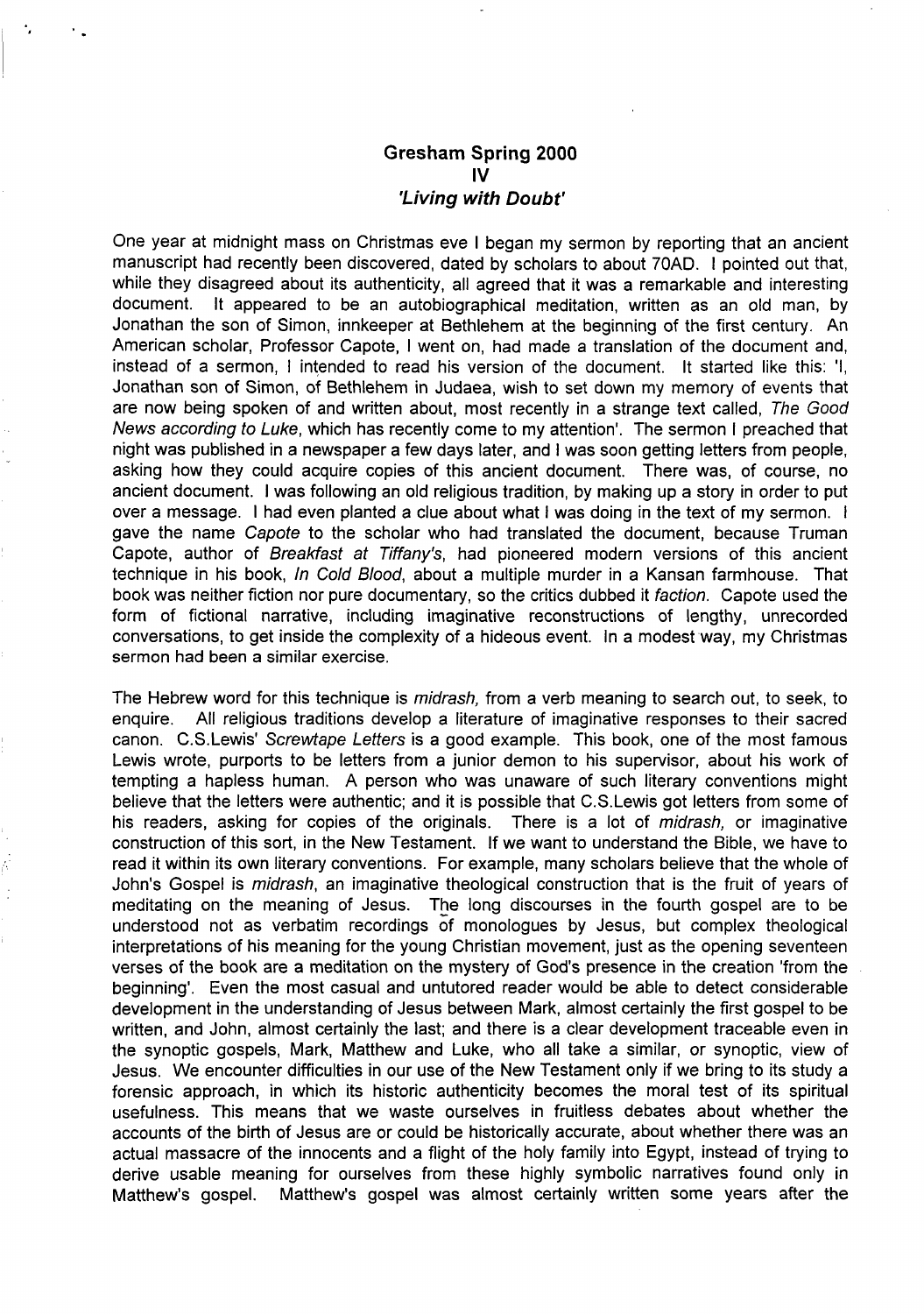#### Gresham Spring 2000: 4

**Living With Doubt** 

 $\mathbf{A} = \begin{bmatrix} 1 & 1 & 1 \\ 1 & 1 & 1 \\ 1 & 1 & 1 \end{bmatrix}$ 

destruction of the Jewish Temple in 70CE. The Christian movement began its life as a group or tendency within Judaism, which tolerated a fair amount of diversity. The destruction of the Temple and its ancient tradition of sacrifice and rituai was a devastating blow to traditional Judaism, which adapted to the change by substituting a rabbinical form of its tradition, based on the synagogue, to replace the priestly or sacrificial cult that had been based on the Temple. During this period of traumatic adjustment the status of the Jewish Christian sect must have been a topic of intense and painful disagreement, and there are ugly echoes of the controversy in John's gospel, with its frequent and scornful reference to 'the Jews', because of their rejection of the messianic claims made on behalf of Jesus by his followers in the synagogue communities. Matthew was probably writing for elements of the beleaguered Jewish Christian community who were tempted to abandon their commitment to Jesus as Messiah, so he sets out to show them that he was the messianic fulfilment of Judaism. One of the ways he does this is by loading his infancy narratives with highly symbolic events that portray Jesus as a new Moses or Israel. The mysterious gentiles from the east, bearing their gifts of gold, incense and myrrh establish Jesus as the successor to the three great symbolic figures of Jewish history, king, priest and prophet, gold representing kingship, incense priesthood and myrrh prophecy. By this powerfully symbolic narrative Matthew sets Jesus at the centre of Jewish history as its fulfilment or culmination. Just as the people of Israel were the victims of a wicked king who massacred Jewish babies, so was Jesus the target of a similar purge by Herod; and just as the Israelites went down into Egypt and were led out of slavery by Moses, so Jesus flees into Egypt, returning after Herod's death to fulfil his destiny.

[2:7] In the time of King Herod, after Jesus was born in Bethlehem of Judea, wise men from the East came to Jerusaiem, [2] asking, "Where is the chiid who has been born king of the Jews? For we observed his star at its rising, and have come to pay him homage. " [3] When King Herod heard this, he was frightened, and all Jerusalem with him; [4] and calling together all the chief priests and scribes of the people, he inquired of them where the Messiah was to be born. [5] They toid him, "in Bethiehem of Judea; for so it has been written by the prophet:

[6] 'And you, Bethlehem, in the land of Judah,

are by no means least among the ruiers of Judah;

for from you shali come a ruier

who is to shepherd my people Israel.'"

[7] Then Herod secretly called for the wise men and learned from them the exact time when the star had appeared. [8] Then he sent them to Bethiehem, saying, *"GO and search diligently* for the child; and when you have found him, bring me word so that I may also go and pay him homage, " [9] When they had heard the king, they set out; and there, ahead of them, went the star that they had seen at its rising, untii it stopped over the piace where the chiid was. [10] When they saw that the star had stopped, they were overwhelmed with joy. [11] On entering the house, they saw the chiid with Mary his mother; and they kneit down and paid him homage. Then, opening their treasure chests, they offered him gifts of gold, frankincense, and myrrh. [12] And having been warned in a dream not to return to Herod, they ieft for their own country by another road.

[13] Now after they had left, an angel of the Lord appeared to Joseph in a dream and said, "Get up, take the child and his mother, and flee to Egypt, and remain there until I tell you; for Herod is about to search for the chiid, to destroy him. " f14] Then Joseph got up, took the chiid and his mother by night, and went to Egypt, [15] and remained there until the death of Herod. This was to fuifiii what had been spoken by the Lord through the prophet, "Out of Egypt i have called my son."

2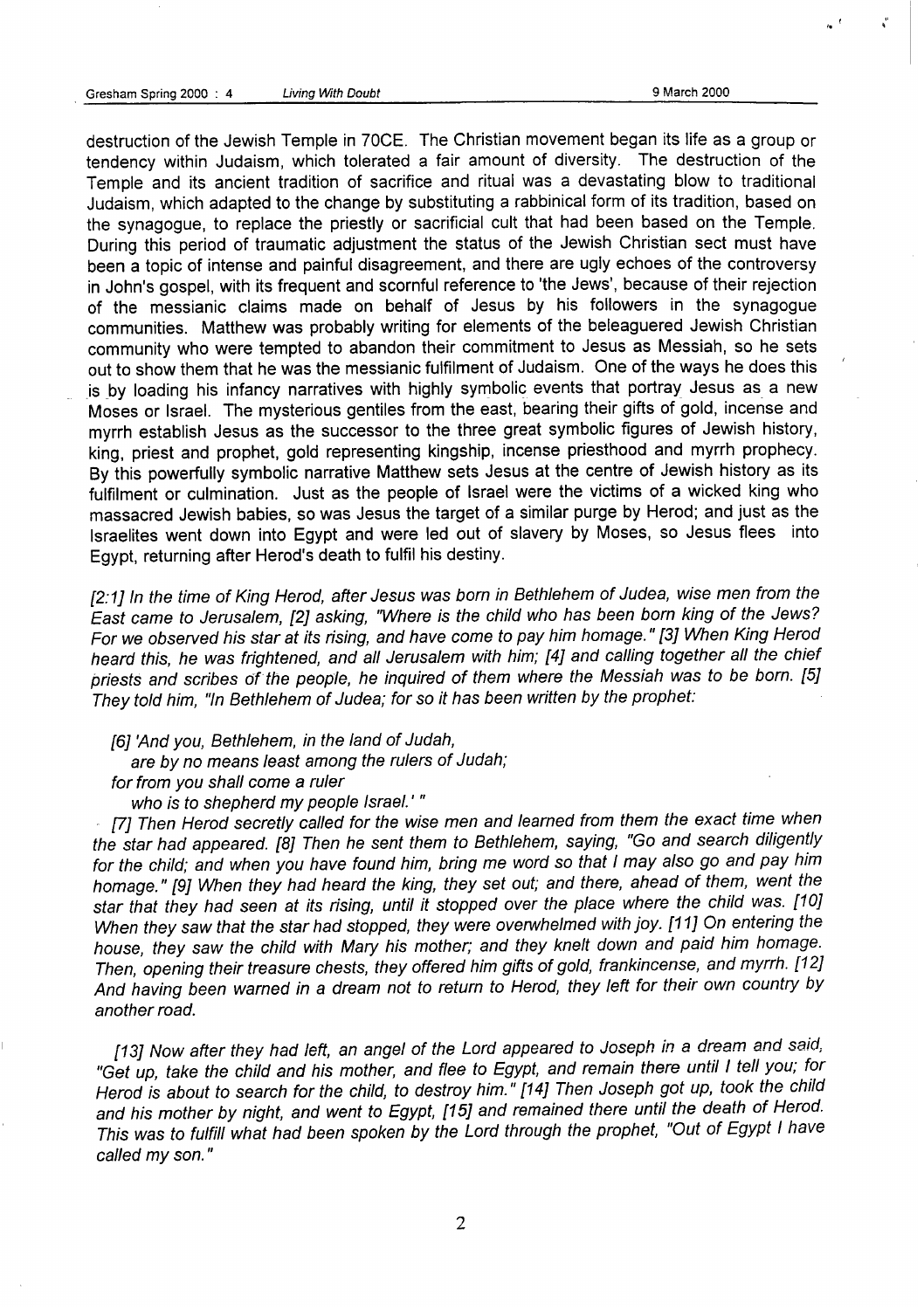[76] When Herod saw that he had been tricked by the wise men, he was infuriated, and he sent and killed all the children in and around Bethlehem who were two years old or under, according to the time that he had learned from the wise men. [17] Then was fulfilled what had been spoken through the prophet Jeremiah:

[18] "A voice was heard in Ramah, wailing and loud lamentation, Rachel weeping for her children; she refused to be consoled, because they are no more."

[19] When Herod died, an angel of the Lord suddenly appeared in a dream to Joseph in Egypt and said, [20] "Get up, take the child and his mother, and go to the land of Israel, for those who were seeking the child's life are dead." [21] Then Joseph got up, took the child and his mother, and went to the land of Israel. [22] But when he heard that Archelaus was ruling over Judea in place of his father Herod, he was afraid to go there. And after being warned in a dream, he went away to the district of Galilee. [23] There he made his home in a town called Nazareth, so that what had been spoken through the prophets might be fulfilled, "He will be called a Nazorean. "

This potent use of symbolic parallels to the history of Israel is continued throughout the gospel, which includes a sojourn in the wilderness of forty days, paralleling the forty years in the wilderness after the exodus from Egypt; and the giving of a new law, in which the Sermon on the Mount replaces, for Christians, the giving of the Law on Mount Sinai. Matthew is making a bid to prevent his audience from settling for the new rabbinic Judaism by persuading them that the present crisis points to Jesus as the fulfilment of traditional Judaism. This kind of polemical advocacy of Jesus as the successor of the old Judaism is promoted throughout the New Testament; it is the theme, for instance, of the highly symbolic Letter to the Hebrews. Dogmatic Christianity is the result of centuries of interpretation of the meaning of Jesus, and we see the process in its early stages in this epistle. Judaism has always engaged in heated debate within itself about the nature of its symbolic systems, those human constructs that are created to connect the human with the divine. Its most potent symbol at the time of Jesus was the Temple at Jerusalem, where the round of sacrifices and offerings connected its adherents with the mystery of God's demanding holiness. The Temple system of sacrifice was constantly challenged from within Judaism as an inappropriate way to express the human encounter with God. The prophets of the Hebrew Scriptures had condemned the sacrificial system that lay at the centre of the Temple cult, because it had become an easy substitute for what God really wanted from the children of Israel, the sacrifices of mercy and justice for the poor. This ancient debate must have intensified after the physical destruction of the Temple. The author of the letter to the Hebrews entered the debate, and offered his interpretation of Jesus as a better way<br>of mediation between God and humanity than the temple cult. Jesus replaced the Temple for of mediation between God and humanity than the temple cult. Christians; just as Rabbinic or synagogue based Judaism would later replace it for Jews.

it is really impossible to understand the New Testament if we do not interpret it against this polemical, not to say defensive background of dispute with Judaism. For instance, one way of interpreting the story of the first Christian Pentecost in the Acts of the Apostles is to see it as belonging to this same kind of literature of advocacy. Acts chapter 2 is an extended exercise in theological code, and we only get the message if we know the background, just as my Christmas sermon only made sense to people who were already familiar with the Gospel of Luke. We have already seen that one of the favourite midrash techniques used by the New Testament writers is to take great events from the Old Testament and repeat or echo them in a different context, in order to show that Jesus had assumed the role that was previously filled by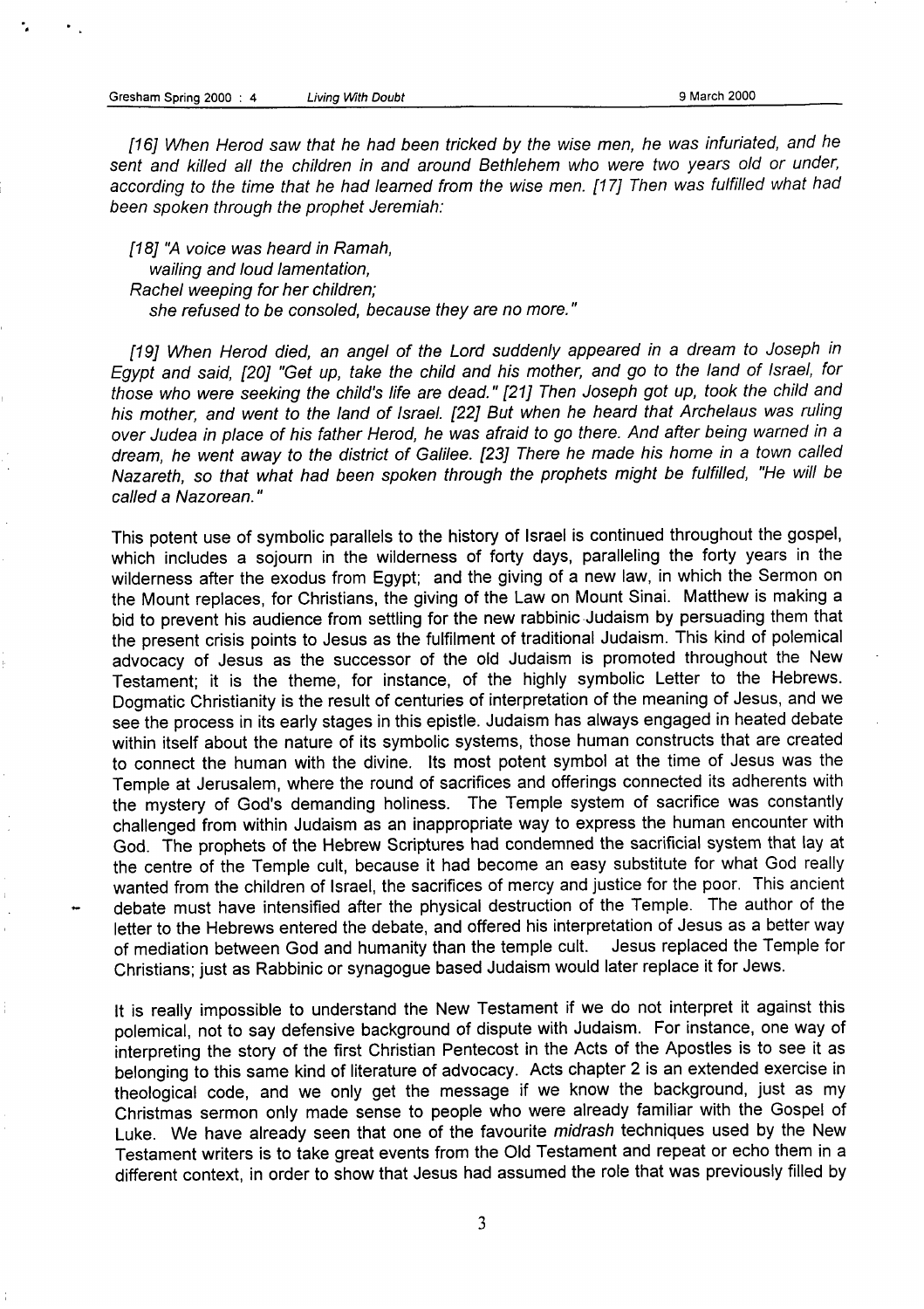the great figures of the Hebrew scriptures, such as Moses. The second chapter of the Acts of the Apostles provides us with another example of the way the New Testament is composed in order to echo and develop themes from the Old Testament.

[2:1] When the day of Pentecost had come, they were all together in one place. [2] *And* suddenly from heaven there came a sound like the rush of a violent wind, and it filled the entire house where they were sitting. [3] Divided tongues, as of fire, appeared among them, and a tongue rested on each of them. [4] All of them were filled with the Holy Spirit and began to speak in other languages, as the Spirit gave them ability.

The foundational event in the life of Israel was the exodus from bondage in Egypt. Borrowing the language of this pivotal event, the early Christians described the resurrection of Jesus as his exodus from the bondage of death. Fifty days after the exodus from Egypt the children of Israel arrived at Mount Sinai, where, in the midst of thunder and lightning, God made a contract with Israel, establishing them as his own people. According to one ancient Jewish writer, angels took the news of the bargain struck between Moses and God on Mount Sinai and carried it on tongues to the people of Israel camped out on the plain below.<sup>1</sup> In the same way, fifty days after Easter, the Christian exodus, something like the same process is repeated at the feast of Pentecost, the Christian equivalent of the covenant on Mount Sinai, when the followers of Jesus are established as the nucleus of a new people of God, commissioned to take the good news of Jesus to the whole world. Another way of reading the Pentecost narrative is to see it as a Christian answer to the story in the Old Testament of the Tower at Babel, where God divided the human race into different languages in order to prevent it from building a scaffold up to heaven. At Pentecost the division and confusion of humanity is reversed into a new unity in the spirit. The important thing to understand about this complex narrative is that it is making a simple claim: since that first Christian Pentecost, it has been through the Church that the meaning and message of Jesus has been shared with the world.

Whatever side we take on the dispute that finally resulted in the separation of Christianity from its roots in Judaism and led it to proclaim itself as the fulfilment or replacement of Judaism, we have to ask ourselves whether it has any point for us today, whether there is anything that we can use here in our search for a workable religious tradition. We probably ought to begin by admitting that there has always been an extraordinary effrontery in the claim that Judaism has been superseded by the Church, so it is no surprise that it has poisoned relations between Jews and Christians for centuries. We ought to go on and admit that one of the most virulent strains of anti-semitism clearly has its roots here, culminating in the Holocaust in our own era. And we probably ought to accept that the dispute had its origins in a religious world view that is of little use to us today, unless it is heavily re-interpreted.

We have already spent some time examining that aspect of religion called apocalyptic and its particular focus on messianic expectation, on the arrival in history of God's anointed agent to inaugurate a reign of righteousness on earth. It is clear that the dispute between the followers of Jesus and traditional Jews in the first century focused on the claim that Jesus was the expected one, the messiah, the Christ. The early followers of Jesus clearly expected their faith in Jesus as messiah to be vindicated soon by his actual return in glory. Indeed, one of the major sources of strain and incoherence in Christianity has its origin in the contradiction between its pragmatic adaptation to the fact that Jesus did not return, so that Christianity had to settle down for the long haul of history, and its failure to jettison the strand in the Christian scriptures that confidently predicted his imminent return. The apocalyptic strand in Christianity

<sup>&</sup>lt;sup>1</sup> Raymond Brown, An Introduction to the NewTestament, Doubleday, New York, 1997, p.283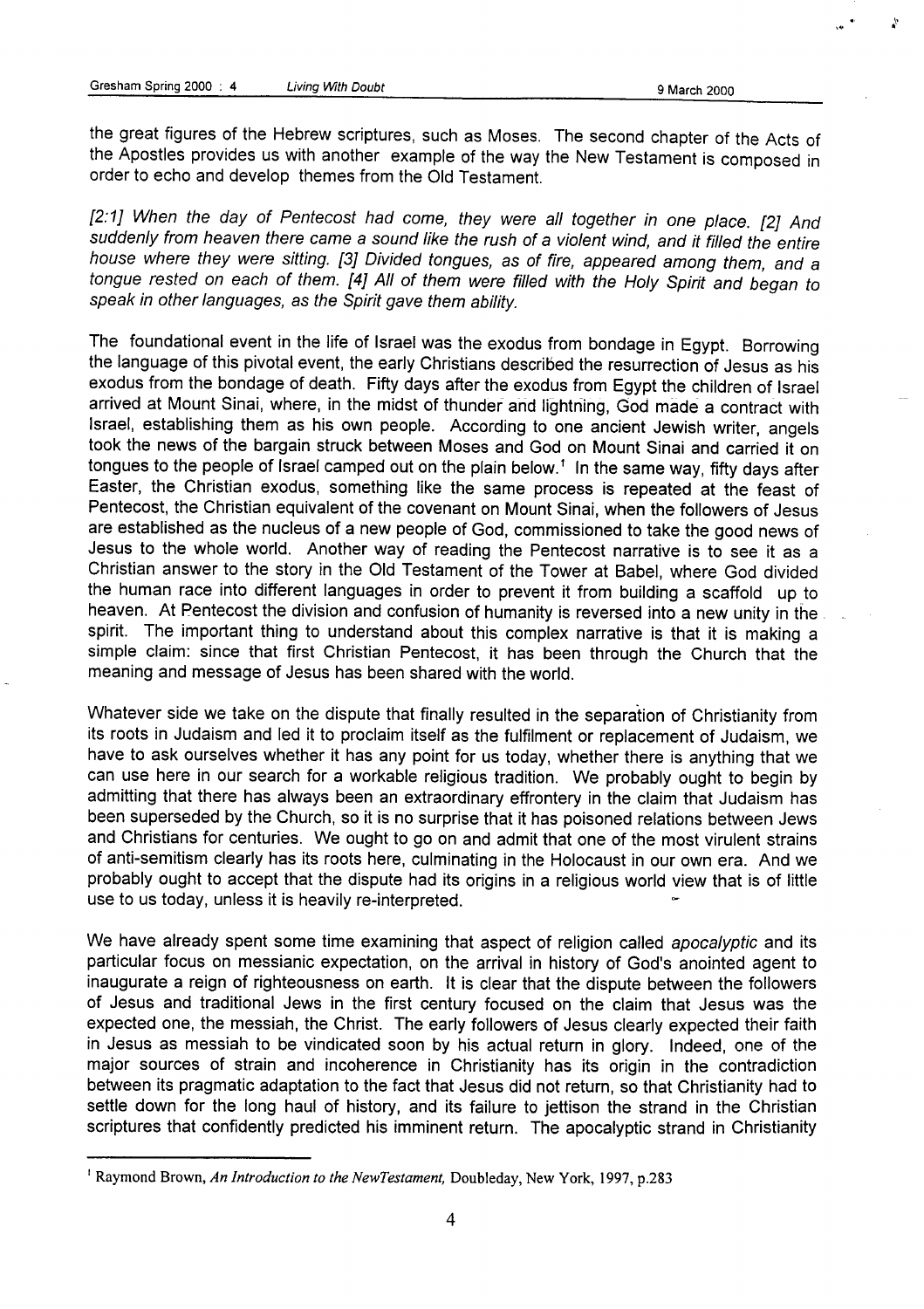,, A

\* .

has been a hunting ground for cranks in every generation, and its constant power to distort human judgement was clearly demonstrated at the end of the Twentieth Century by outbreaks of millenarian fantasy. The most elaborate apocalyptic in the New Testament is found in the last book of the Bible, the Book of Revelation. It is no accident that many of the people who become afflicted with religious psychoses betray a fatal knowledge of this strange and unpleasant document. It is from Revelation that movie directors and pulp novelists have picked up the famous symbol of the Triple Six, 666, the Mark of the Beast. And it is in Revelation that we read of the Battle of Armageddon, the final conflict between Good and Evil that was to take place at Megiddo, not far from Jerusalem. But the most fateful of the contributions of the Book of Revelation to religious psychosis of the sort that we saw at the end of the last century is the notion of the millennium itself: *'And / saw an ange/ Come down* from heaven, having the key of the bottomless pit and a great chain in his hand. And he laid hold on the dragon, that old serpent, which is the Devil, and Satan, and bound him a thousand years. And cast him into the bottomless pit, and shut him up, and set a seal upon him, that he should deceive no more, till the thousand years should be fulfilled: and after that he must be loosed a little season'.

The real battle for Christians today is not Armageddon, it is the battle for a sensible approach to that ancient library of books we call the Bible. The Bible was written by human beings, with all the longings, prejudices and illusions that characterise us as a species. It is not an apocalyptic almanac, a mystical code book, an inerrant textbook for living. It is a compendium of a particular people's struggle with meaning; so it should encourage us to do the same in our day. Jesus will not return on the clouds to inaugurate a reign of righteousness on earth. The messianic hope, whether Jewish or Christian, understood as historic prediction or expectation, has clearly and repeatedly been falsified. We know, of course, that religious illusions are capable of absorbing all facts, even facts that falsify their claims, but those of us who want a religious tradition that has been purged of disabling fantasies ought to admit that the apocalyptic strand in Christianity can only now be used as a metaphor or symbol for the unquenchable human longing for a better society. In the same way, we ought to admit that the specific issue at dispute between Judaism and Christianity no longer makes much sense. Since we no longer expect the supernatural intrusion of a divine figure into human history to mend its hurt, whether it be the Jewish or the Christian messiah, we ought to close the books on a dispute that is based on a world view that no longer makes sense to us. I would go further and suggest that liberal Jews and liberal Christians have more in common with each other than either group has with their own ultra orthodox colleagues, who continue to hold the old tradition in the strictly traditional way.

This quarrel over the messianic status of Jesus within first century Judaism had profound effects on Christianity and prompted it towards a fateful turning point which switched the emphasis from  $\tau$ following the way of Jesus to believing things about Jesus. Gradually a Christian came to be thought of not as one who lives and acts in a certain way, but as one who held certain convictions or theories in her head. The trouble with religious convictions or beliefs is that, since we can rarely prove or disprove them, we get anxious about them and start quarreling with people whose convictions or theories differ from our own. That is why Christianity has been riven with disputes from its earliest years, and it is probably one of the reasons why people in Europe are leaving it in droves today. One of the battlegrounds in Christian theology in our time is over Orthodoxy, from the Greek term for Right Opinion, Right Belief. The refinements that are offered by the different groups of disputing believers are endless, as the following example will illustrate. One of the Christian doctrines or theories is called the Atonement, which claims that the death of Jesus benefited the whole human race. There are many helpful ways of interpreting that claim, but let me tell you about one theoretical refinement. To be what is called a Conservative Evangelical you have to believe in the Substitutionary Atonement, which holds

5